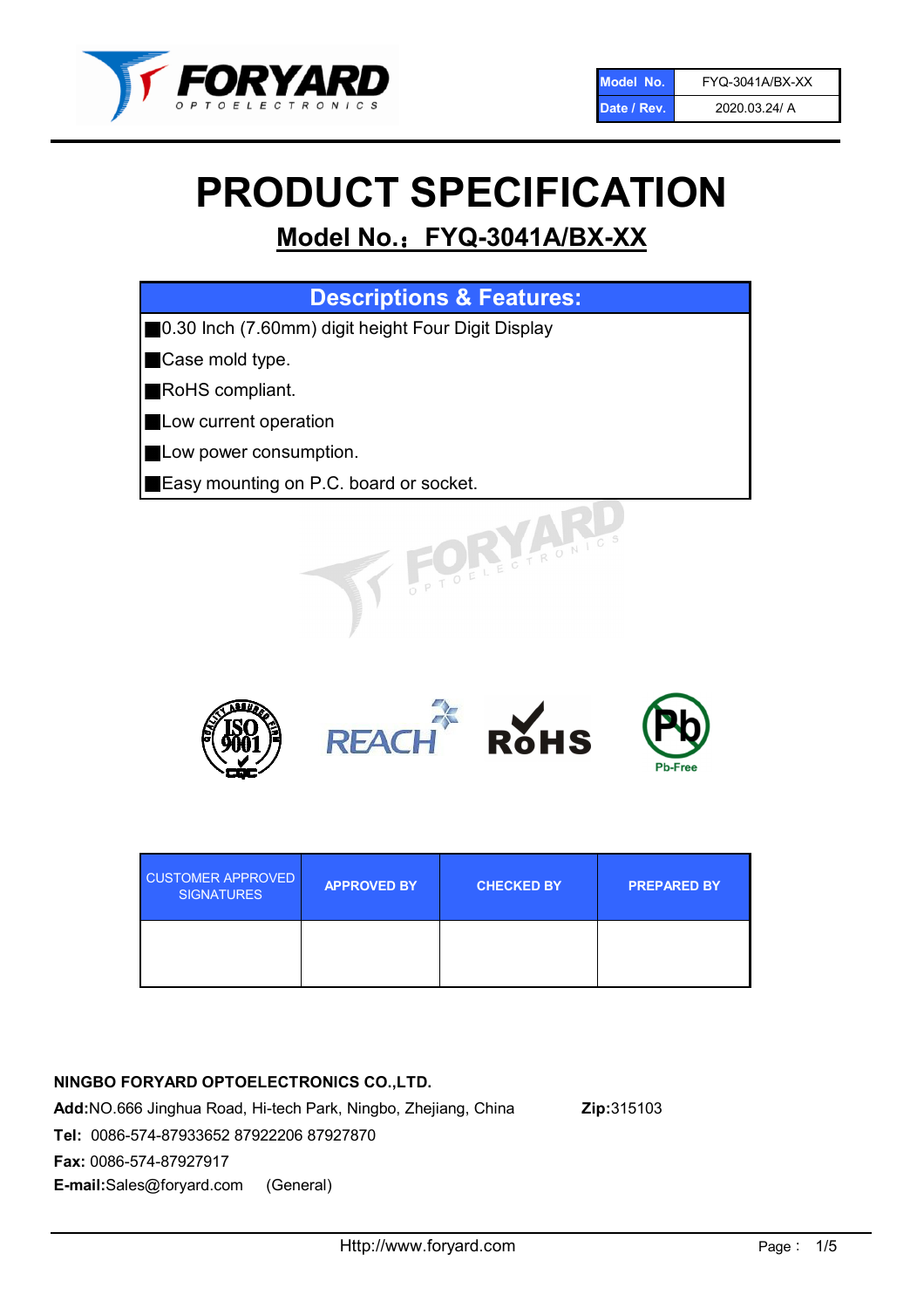

| Model No.   | FYQ-3041A/BX-XX |
|-------------|-----------------|
| Date / Rev. | 2020.03.24/ A   |

#### ■ -XX: REF Surface / Epoxy color

| <b>Color</b><br><b>Number</b> |               |                           |                   |               |
|-------------------------------|---------------|---------------------------|-------------------|---------------|
| REF Surface Color   O White   |               | ○ Black  ○ Gray           | $\circ$ Red       | $\circ$ Green |
| <b>Epoxy Color</b>            | ○ Water Clear | $\circ$ White $\circ$ Red | ○ Green  ○ Yellow |               |

#### ■ Mechanical Dimensions





Notes:

- 1. All pins are Φ0.45[.019]mm
- 2. Dimension in millimeter [inch], tolerance is ±0.25 [.010] and angle is ±1° unless otherwise noted.
- 3. Bending≤Length\*1%.
- 4.The specifications,characteristics and technical data described in the datasheet are subject to change without prior notice.
- 5.The drawing is different from the actual one, please refer to the sample.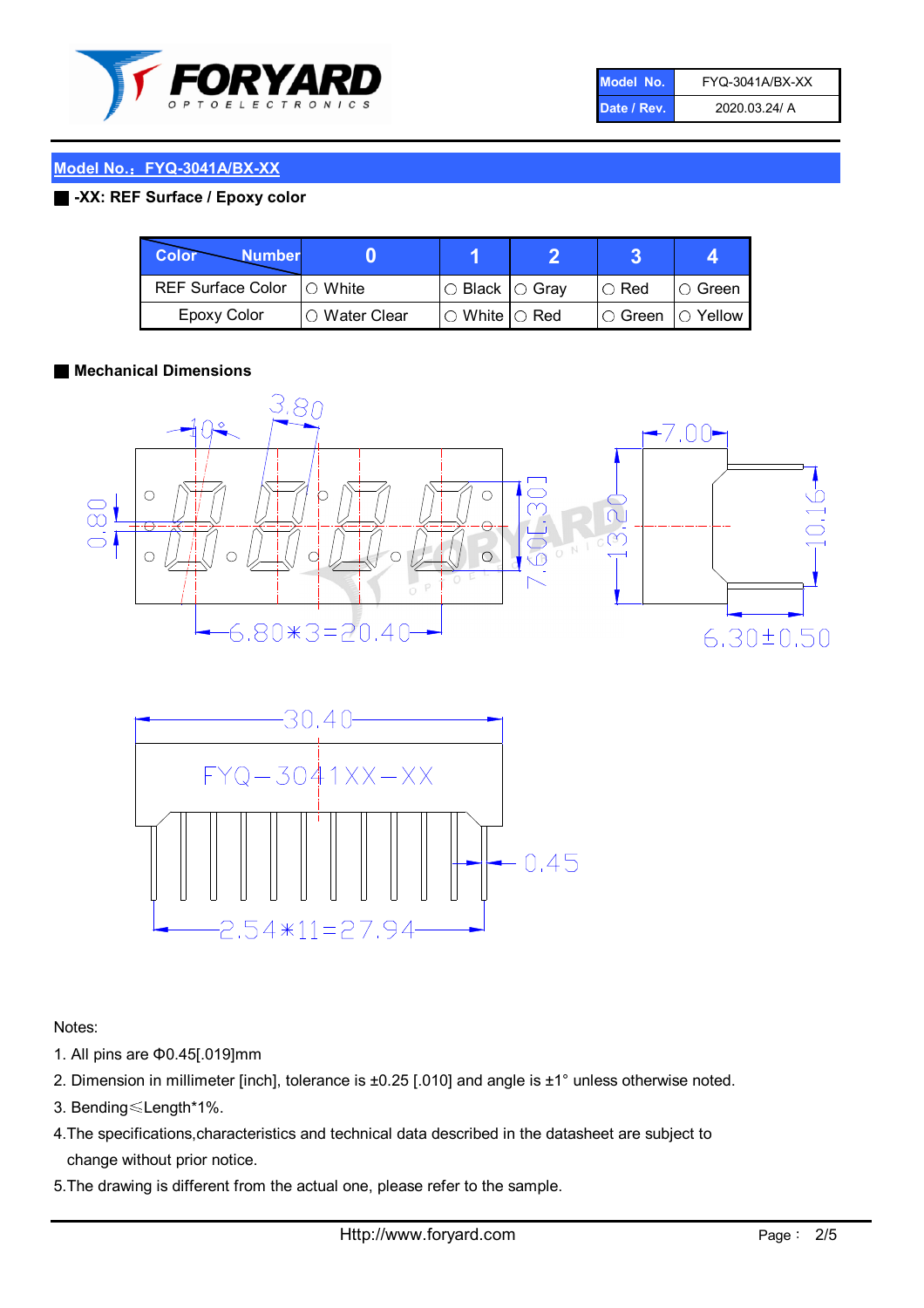

| Model No.   | FYQ-3041A/BX-XX |
|-------------|-----------------|
| Date / Rev. | 2020.03.24/ A   |

### ■ All Light On Segments Feature & Pin Position

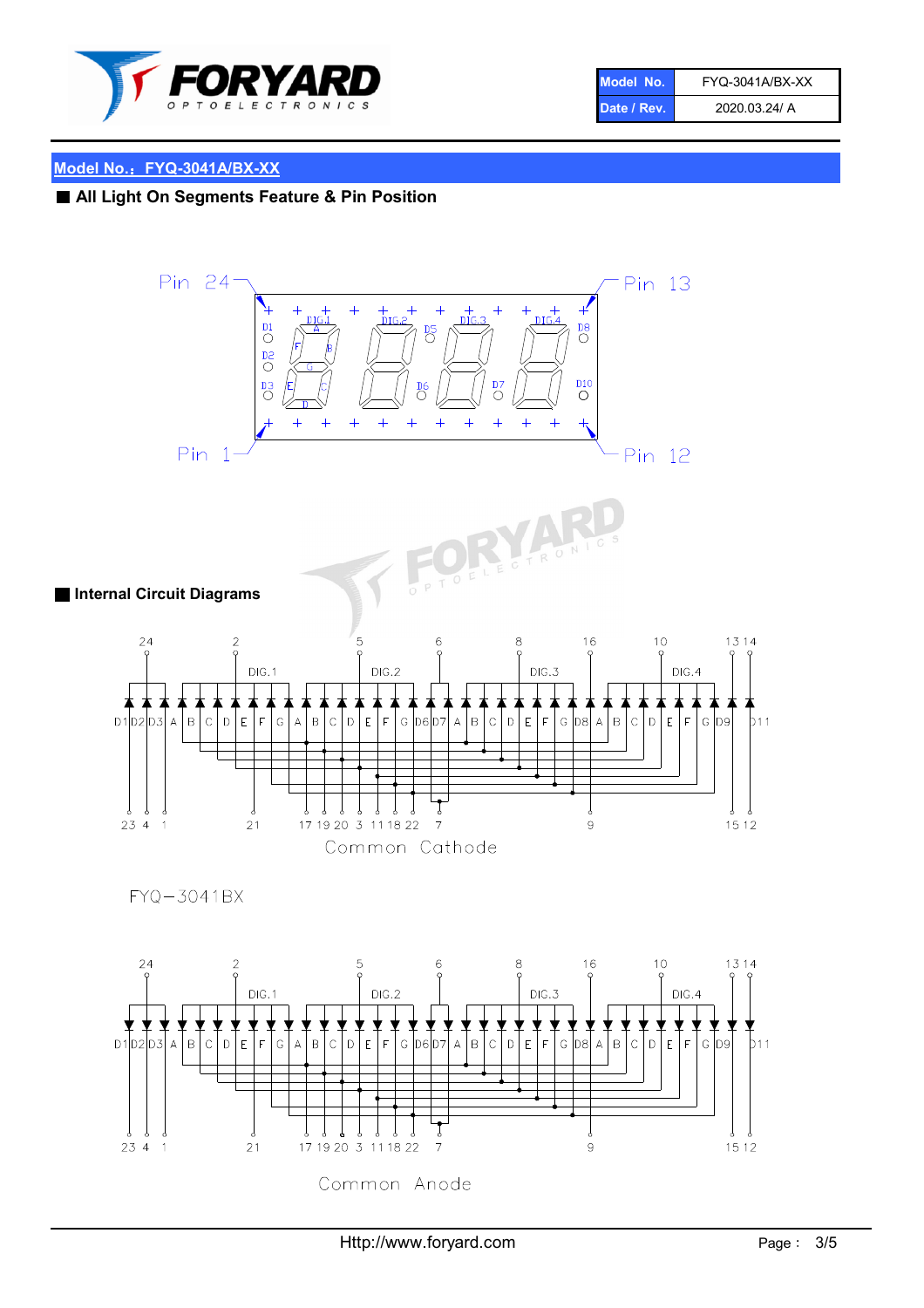

| Model No.   | FYQ-3041A/BX-XX |
|-------------|-----------------|
| Date / Rev. | 2020.03.24/ A   |

#### Absolute maximum

| ISUIULU IIIAAIIIIUIIII TALIIIYS |               |                       |              | (⊺a−∠J ∪ <i>)</i> |              |
|---------------------------------|---------------|-----------------------|--------------|-------------------|--------------|
| <b>Parameter</b>                | <b>Symbol</b> | <b>Test Condition</b> | <b>Value</b> |                   | <b>Unit</b>  |
|                                 |               |                       | <b>Min</b>   | <b>Max</b>        |              |
| Reverse Voltage                 | VR            | $IR = 30$             | 5            |                   |              |
| <b>Forward Current</b>          | ΙF            |                       |              | 30                | mA           |
| Power Dissipation               | Pd            |                       |              | 100               | mW           |
| <b>Pulse Current</b>            | Ipeak         | Duty=0.1mS,1KHz       |              | 150               | mA           |
| <b>Operating Temperature</b>    | Topr          |                       | $-40$        | $+85$             | $^{\circ}$ C |
| Storage Temperature             | Tstr          |                       | $-40$        | $+85$             | °C           |

#### ■ Electrical-Optical Characteristics

#### ● Color Code & Chip Characteristics:(Test Condition:IF=10mA)

Typ Max S | Hi $\textsf{Red}$  | AlGaInP | 660nm LE 20nm | 2.00 | 2.50 D | Super Red | AIGaAs/DH | 650nm | 20nm | 2.00 | 2.50 E | Orange | GaAsP | 625nm | 35nm | 2.00 | 2.50 A | Amber | GaAsP | 610nm | 35nm | 2.00 | 2.50 Y | Yellow | GaAsP | 590nm | 35nm | 2.00 | 2.50 G Yellow Green AIGaInP | 570nm | 10nm | 2.00 | 2.50 3.00 3.80 3.00 3.80 W | White | InGaN/GaN | X=0.29,Y=0.30 |CCT:9500K| 3.00 | 3.80 UHR Ultra Hi Red  $\vert$  AIGaInP  $\vert$  640nm  $\vert$  20nm  $\vert$  2.00  $\vert$  2.50 UR | Ultra Red | AlGaInP | 635nm | 20nm | 2.00 | 2.50 UE Ultra Orange | AIGaInP | 625nm | 20nm | 2.00 | 2.50 UA Ultra Amber | AIGaInP | 610nm | 20nm | 2.00 | 2.50  $UV$  Ultra Yellow  $\vert$  AlGaInP  $\vert$  590nm  $\vert$  20nm  $\vert$  2.00  $\vert$  2.50  $\text{UG}$  Ultra Yellow Green | AIGaInP | 570nm | 30nm | 2.00 | 2.50 PG | Pure Green | InGaN | 520nm | 36nm | 3.00 | 3.80 30nm 3.00 3.80 30nm 3.00 3.80 10~20 Standard brightness Forward Voltage(VF) Unit:V 15~30 10~20 10~20 625nm GaAsP 590nm **Emitting Color Dice Material** 10~21 610nm Luminous **Intensity** (Iv) Unit:mcd AlGainP 660nm GaAsP GaAsP AlGaAs/DH **Spectral** Line halfwidth (∆λ1/2) Peak Wave Length $(\lambda_{\rm P})$ UB 460nm 635nm AlGaInP AlGaInP AlGaInP InGaN/GaN AlGaInP | 570nm | 10nm | 2.00 | 2.50 | 10~20 30~105 30~135 460nm 520nm Ultra brightness **AlGaInP** AlGaInP 60nm AlGaInP 640nm Segment-to-Segment Luminous Intensity ratio(Iv-M) 1.5:1 610nm 9~20(mw) 350~450 470nm 120~180 120~180 Ultra Blue InGaN/GaN 9~20(mw) 20~50 570nm | 30nm | 2.00 | 2.50 | 20~60 470nm 590nm InGaN/GaN B Blue I InGaN 40~85 60~120~180 40~70

#### Note:

1.Luminous Intensity is based on the Foryard standards.

2.Pay attention about static for InGaN

(Ta=25℃)

(Ta=25℃)